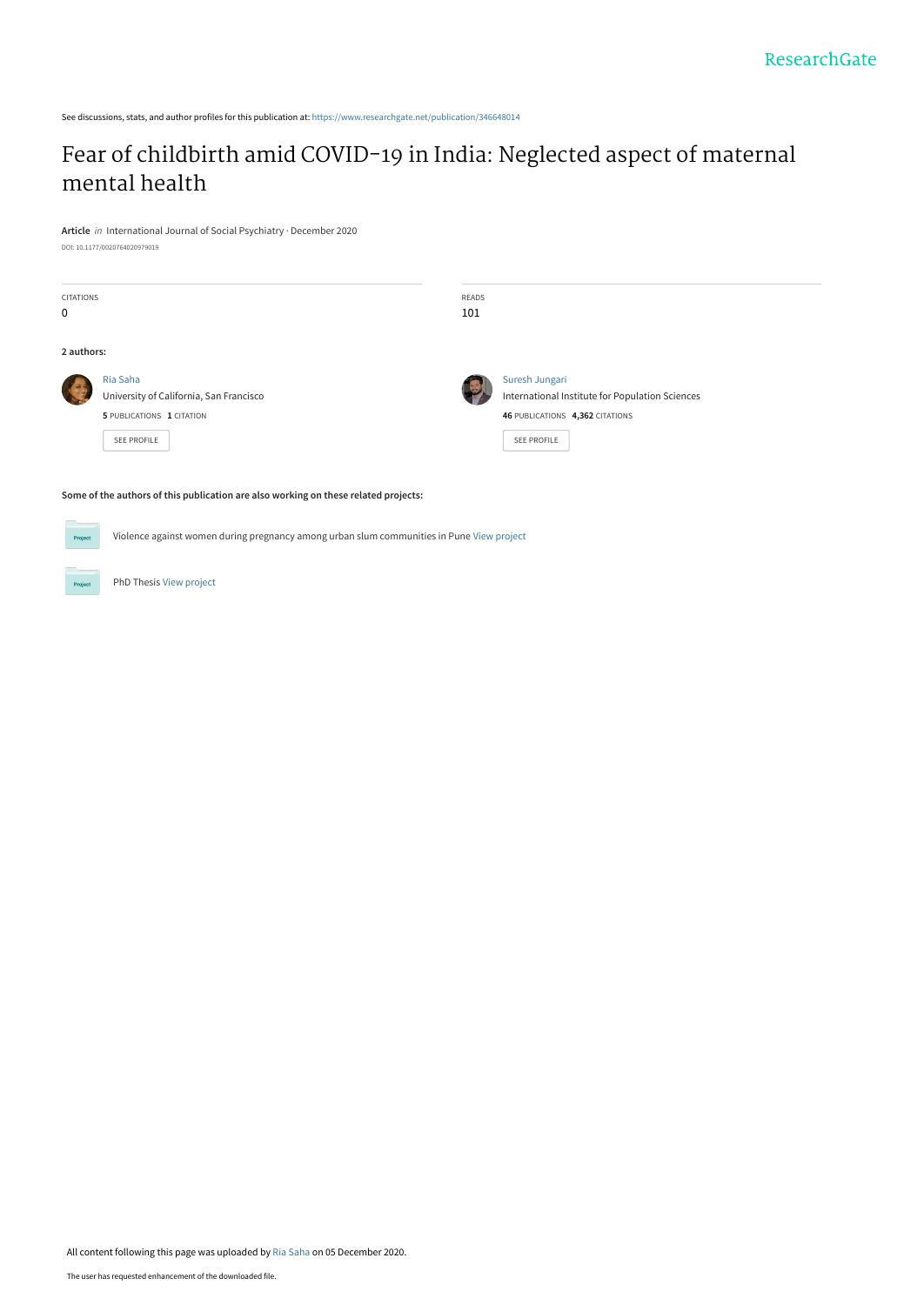# **Fear of childbirth amid COVID-19 in India: Neglected aspect of maternal mental health**

 $E = C \cdot \sim \infty$ 

International Journal of Social Psychiatry 1–3 © The Author(s) 2020 Article reuse guidelines: [sagepub.com/journals-permissions](https://uk.sagepub.com/en-gb/journals-permissions) DOI: 10.1177/0020764020979019 [journals.sagepub.com/home/isp](https://journals.sagepub.com/home/isp) **SSAGE** 

**Ria Saha<sup>1</sup> and Suresh Jungari<sup>2</sup><sup>D</sup>** 

### **Background**

The incidence and fear of COVID-19 continue to devastate the globe compromising the lives of over a million. As of 17th November 2020, India stands as the second-worst affected country with approximately 8.10 million recorded confirmed cases, and deaths totaling up to 131,435 (Government of India). India's unprecedented lockdown measures and direct diversion of the country's limited financial and workforce resources to manage COVID-19 have further aggravated India's pre-existing fragile health system causing immense disruption of essential healthcare services. Evidence suggests that the country had witnessed significant difficulties and a sharp decline in accessibility and uptake of essential maternal healthcare services when it was under strictest lockdown (The Times of India, 2020). Although the Ministry of Health and Family Welfare, Government of India identified pregnant women as the 'high risk group' and ensured uninterrupted access to essential maternal health services by issuing guidelines in mid-April 2020, health facilities are currently facing immense challenges to maintain the demand (Ministry of Health and Family Welfare, 2020). More than 50% of institutional deliveries in India including urban and rural take place in public health facilities with rest occurring in private facilities and trustees (International Institute for Population Sciences Mumbai, 2016). With decades of efforts in place, India has indeed achieved progress in averting preventable maternal deaths by approximately 56% decrease in maternal mortality ratio (MMR) (254 in 2004 to 113 in 2018) with a significant rise in safe institutional and home deliveries in the presence of skilled birth attendants (Government of India, 2018; International Institute for Population Sciences Mumbai, 2016).

### **Impact of COVID-19 on maternal health**

Public health experts are nonetheless agonized by the dire situation speculating occurrence of additional maternal and newborn deaths in coming months through unsafe and untimely deliveries and abortions. A recent report published in Lancet estimated an additional 56,700 and 115,700 maternal and child deaths respectively in low and middle-income countries (LMICs including India) under the scenario of 45% reduction in the supply of maternal health services stretched for six months (Roberton et al., 2020). Alongside, the United Nations Population Fund and partners forecasted around seven million unintended pregnancies in India under interrupted access to essential family planning services (UNFPA, 2020).

With pre-existing dearth and uneven distribution of trained healthcare providers and facilities, and recently overwhelming COVID-19 patients, the state, district, and in few cases block public facilities are immensely struggling to cater the current demand. Concerning reports from India suggest that due to facility closures, unanticipated denials from facilities, misbehavior and mistreatment (obstetric violence) by the healthcare providers, poor transport communication, and fear of infection (avoidance of visiting healthcare facilities), pregnant women are experiencing immense physical and mental hardships in accessing safe maternity care (MahatabAlam, 2020; Shrivastava & Sivakami, 2020). Evidence from previously published studies indicate that these severe forms of negative and frightening experiences during pregnancy specifically during the periods of labor and delivery could directly affect the mental health of women leading to symptoms of depression, posttraumatic stress disorders, fear of childbirth and sometimes severe forms of birth-related phobia known as 'tokophobia' (Jha et al., 2018).

## **Growing burden of fear of childbirth and associated factors**

Globally, the prevalence of fear of childbirth lies between 3.7% and 43% (O'Connell et al., 2017). The data on the prevalence of fear of childbirth in India with few available studies indicate it is 13% (facility level, Chhattisgarh,

**Corresponding author:**

<sup>1</sup> Independent Research Consultant, London, UK

<sup>&</sup>lt;sup>2</sup>Interdisciplinary School of Health Sciences, Savitribai Phule Pune University, Pune, India

Suresh Jungari, Interdisciplinary School of Health Sciences, Savitribai Phule Pune University, Ganeshkhind, Pune, Maharashtra 411007, India. Email: [sureshjungariiips@gmail.com](mailto:sureshjungariiips@gmail.com)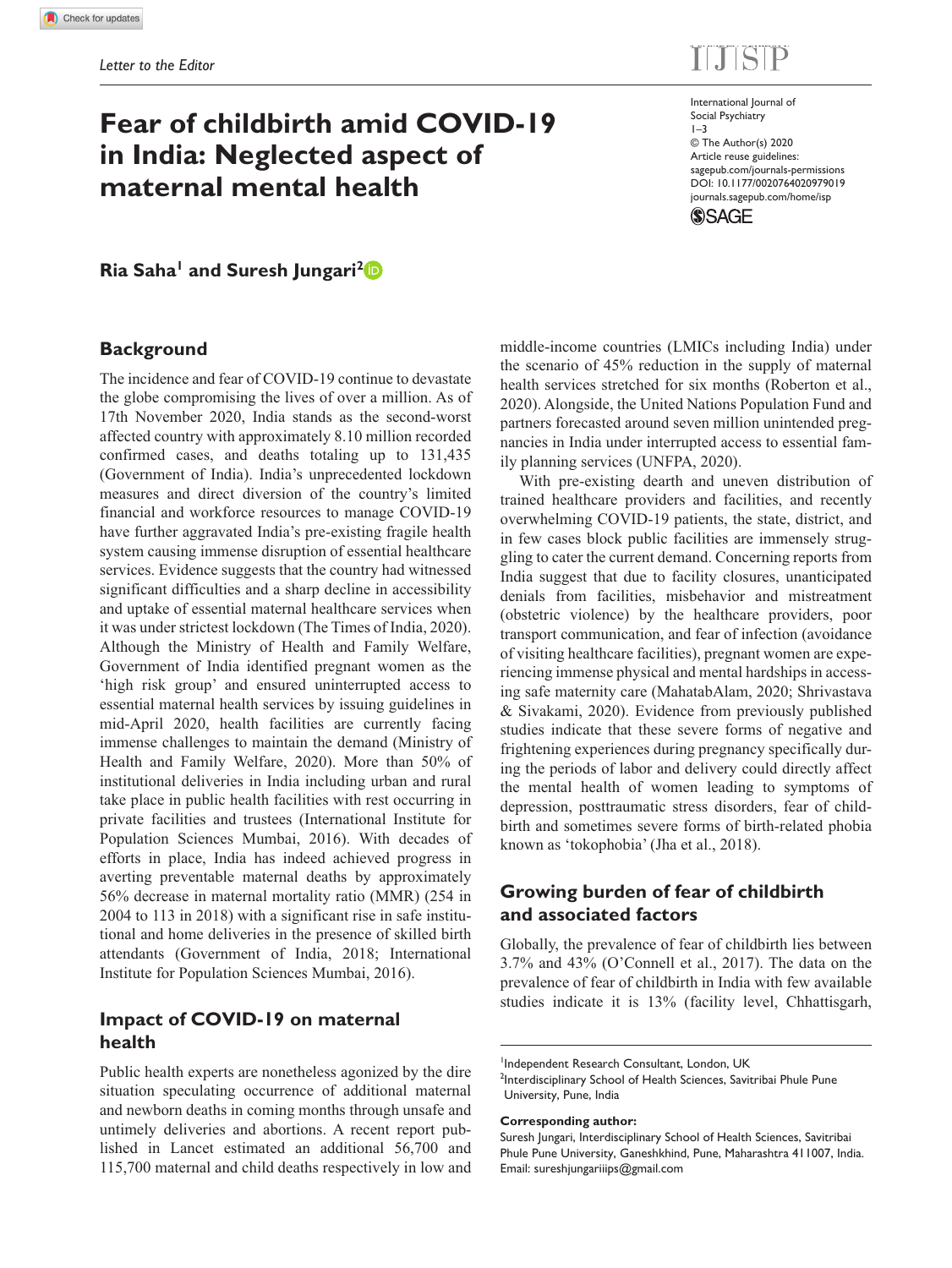India) and 45% (facility level, Rural Karnataka, India) (Jha et al., 2018; Johnson et al., 2019). While the subject has been extensively studied in high-income countries such as Scandinavian countries, it is evident that the issue is majorly overlooked and under-researched in India. Evidence shows that several women opt for C-section deliveries due to fear of childbirth (Miller et al., 2016; Thompson, 2010). Previous studies indicate that majority of the women (especially from marginalized communities) in LMICs like India receive 'too little, too late' (Miller et al., 2016) or disrespectful and abusive maternal care which involves lack of implementation of evidence-based clinical practices, lack of information, and consent seeking among/from women about the interventions they are receiving or likely to receive (Jha et al., 2018; Miller et al., 2016). This kind of clinical practices escalate fear or negative birth experiences among women and hence they are less likely to return to health facilities for institutional deliveries in future (Jha et al., 2018; Miller et al., 2016). With the advent of COVID-19 and disruption of safe maternity care, the situation could exacerbate the fear of childbirth among currently pregnant women particularly among unwanted pregnancies. Pregnant women may encounter a significant increase in fear of childbirth related to labor pain and grimful birth experiences. Inadequate or missed antenatal care visits, restricted access to necessary ultrasound tests, absence of birth companion during labor, instant separation from newborns and prohibition of breastfeeding post-delivery, poor communication with healthcare providers, insufficient required support from community healthcare workers (particularly auxiliary nurse midwives: ANMs and accredited social activists: ASHAs), escalation of domestic violence cases and isolation could lead to increased fear of childbirth (Jha et al., 2018; Sadler et al., 2020; Shrivastava & Sivakami, 2020). This increased fear of childbirth eventually leads to adverse intrapartum or postpartum implications and affects the overall health of both mother and new-born child.

Despite the country's progress in improving indicators related to maternal and child mortality, the issue has not received its due attention from the policymakers and relevant stakeholders in the country. Since the subject has always been overlooked and underreported, several women and their unborn (also newborns) may have been unknowingly victims to it. Lack of investigation and insufficient knowledge around this issue has shrouded the subject with misconceptions, negativity, and secrecy. Previous studies have indicated that factors like domestic violence, abuse, unsuccessful marital relationship, level of poverty, negative and/or traumatic birth experiences, disrespectful and abusive care, and impaired communication with healthcare providers could play vital roles in fear acquisition during childbirth (Jha et al., 2018; O'Connell et al., 2017). As factors vary across different countries; it is

crucial to know the root cause and associated risk factors of fear of childbirth among pregnant women in India to reduce maternal and neonatal deaths. It is imperative that the issue gets its due recognition from the governing bodies to ensure that this does not impede the decades efforts and significant advances the country has made in averting preventable maternal and child mortality.

## **Evidence-based non-pharmacological interventions to address fear of childbirth**

There are several home-based non-pharmacological interventions that can be undertaken to mitigate the fear of childbirth and associated adverse consequences. For example, increased family support to pregnant women, proper communication between pregnant women and family members (especially mothers), and engaging partners with pregnant women. As such, it is paramount that the governing body integrates the issue of fear of childbirth as an aspect of maternal mental health into mainstream maternal and child health programs. The Government of India must promulgate mandatory awareness programs through culturally adaptive risk communication and develop guidelines through establishment of national level indicators to track progress on effective mitigation of fear of childbirth. Though Indian Council of Medical Research had issued guidelines on management of pregnant women in response to COVID-19, the maternal mental health aspect has been entirely neglected (ICMR-National Institute for Research in Reproductive Health, 2020). It is vital to unleash the issue from shrouded negativity, misconceptions, secrecy to enable vulnerable and high-risk (pregnant) women to access safe emotional and social support which is integral to their sexual and reproductive health rights. There is an urgent need for high quality large scale primary studies examining the prevalence, associated risk factors, knowledge among women, and association with fear of childbirth to inform agenda setting in local level policy making. The commentary advocates for the immediate attention of policymakers, relevant stakeholders, and public health experts to collectively respond by recognizing and preventing adverse maternal outcomes due to fear related childbirth (which is assumed to have escalated during COVID-19). This is needed at this hour, and in the future when the virus subsides.

#### **Funding**

The author(s) received no financial support for the research, authorship, and/or publication of this article.

#### **ORCID iD**

Suresh Jungari **b** <https://orcid.org/0000-0003-4223-2603>